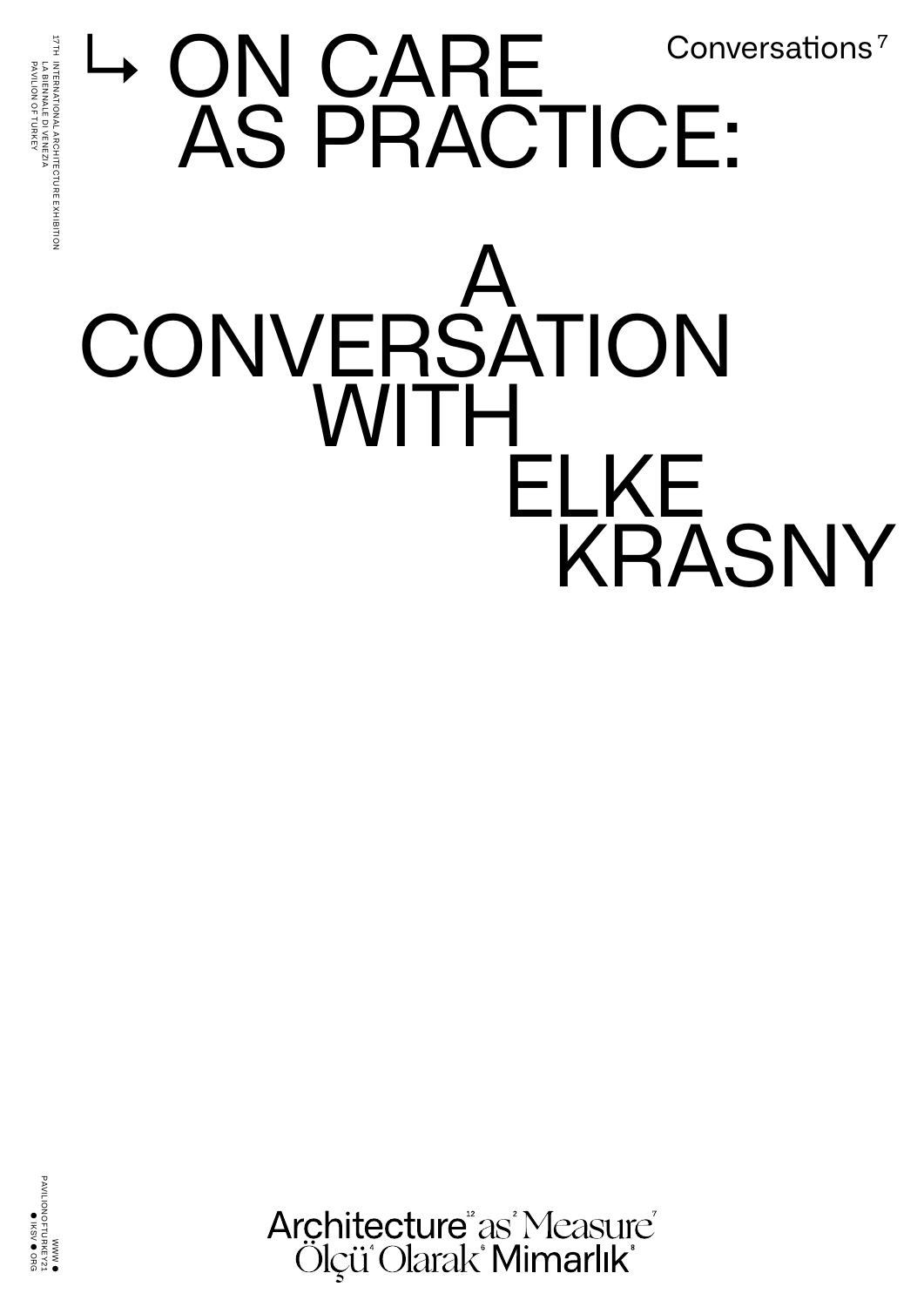17TH INTERNATIONAL ARCHITECTURE EXHIBITION<br>LA BIENNALE DI VENEZIA<br>PAVILION OF TURKEY 17TH INTERNATIONAL ARCHITECTURE EXHIBITION PAVILION OF TURKEY LA BIENNALE DI VENEZIA

Words by: ELKE KRASNY

Ian Erickson: The contemporary planetary imagination might be understood as being negotiated by the ideological and material frictions between, what is on the one hand, the necessary practices of planetary care and maintenance, and the other, the myths of innovation and limitless growth. The model of infinite capitalist expansion which has surprisingly mystical origins in the 17th-century group the Hartlib circle, $\frac{1}{2}$  who imagined infinite growth through alchemy, is now bumping up against the limits of the planet itself. As a symptom of this crisis between ideology and the socio-material reality, we see increasingly tone-deaf calls made by both billionaires and aspiring capitalists to go beyond the planetary and "colonize Mars," for humans to become an "interplanetary species." Clearly, the entrenched ideology of growth is quite literally outgrowing the planet itself. How do practices of care counter this expansionary ideology and how does giving critical attention to care shift our planetary imagination?

Elke Krasny: Thank you for this really profound and also very complex question. I think your question already presumes an answer. When modernity and the ideology of unbounded extractivism—of human and non-human resources reach its limits, there is a search beyond them. As the Earth is rendered infertile, we have a crisis of reproduction beyond the human, which requires there to be another territory for exploitation. So, I think one part of your question is how there can be a future if we continue like this while weare actually colonizing our own future as a species.

I think the other part of your question asks about practices of care. Here, I would say it is not just practices of care in their isolated rehearsal that are important, but also how they inform a different type of ideology and new narratives that can offer a possibility for change. In this context, it's interesting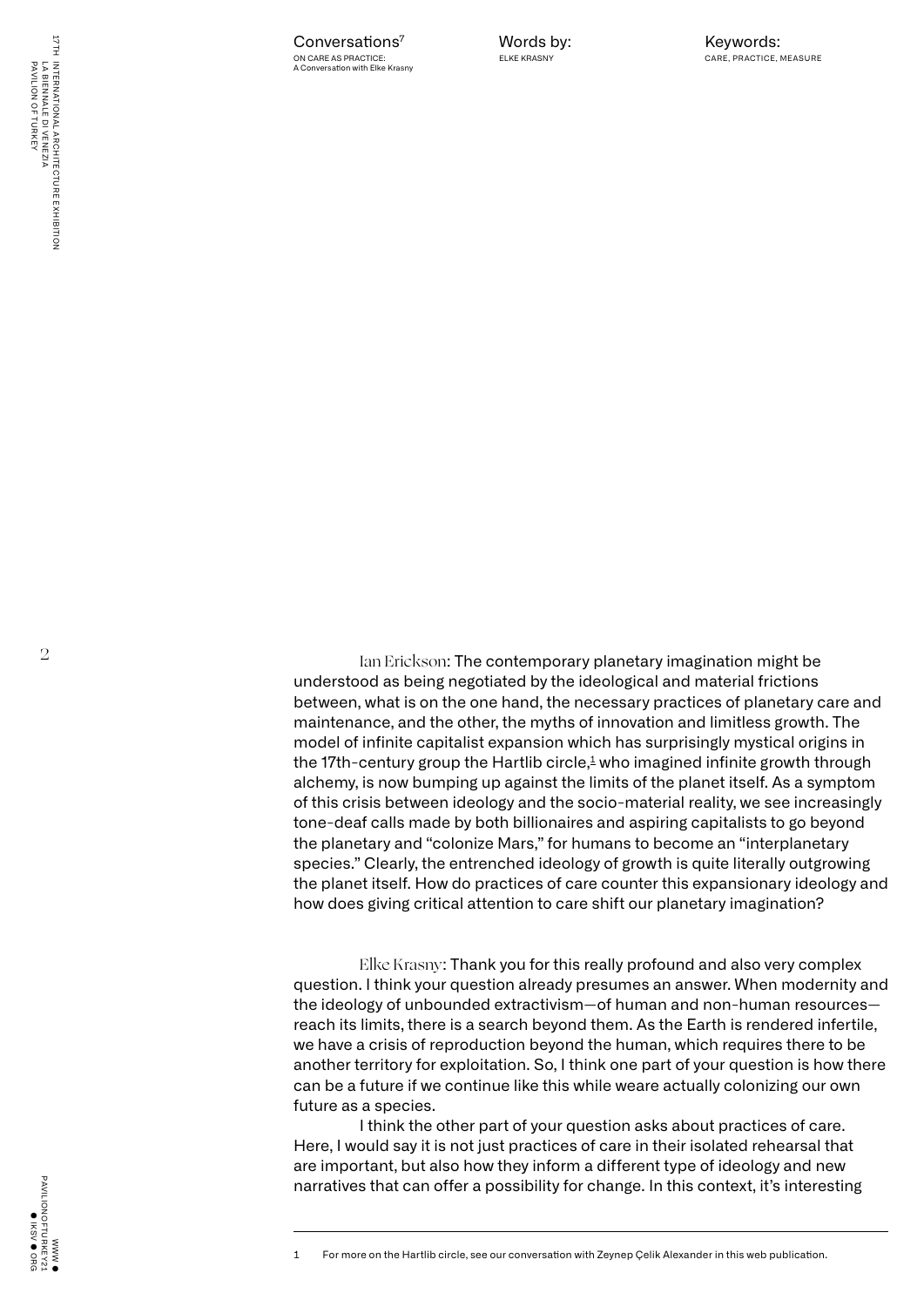to look at the question of maintenance. How can maintaining be both a resistant and transformative practice? What I would like to introduce is this ambivalent notion of maintenance as maintaining ways of resisting for the given types of architecture that are not meant to be there in the future—considered disposable or to be torn down—because they didn't conform with the criteria of hypercapitalist acceleration. In that way, we could say practicing maintenance as resistance could be a bottom-up and a rhizomatic way of instituting different ways of existing. But we could also say that maintaining the system can be a very hegemonic practice in that it could be a continuation of all those forces together that have led us into the current predicament. I'm just trying to make maintenance understood in a more complex way that it's neither liberatory nor entrenched with capitalism, but more about how either of these ways of maintaining the planet could be there.

There are a lot of scholars, thinkers, activists, and architectural practitioners, who start from the premise that our future has been colonized and that we not only have to think in terms of decolonization about the past and the legacies that are inherited but also in terms of relation to growth. Growth is a chrono-political orientation toward what is understood as the planet and how we exist on it. To have different a chrono-political orientation toward the future means seeing it not as a continuation of what we have now but taking its injured and broken state as it is to maintain it for the healing processes in the future.



Index as fictional paperwork. This paperwork lists keywords from the website publication content that is exhibited at the "Diorama of Maintenance and Care," in NEMESTUDIO's Four Dioramas installation at the physical space of the Pavilion of Turkey at the 2021 Venice Architecture Biennale. The dioramas in the Pavilion showcase some of the website publication content and fictional paperwork where they all become part of the mise-en-scènes of the stories depicted. Graphic design by Paleworks. Courtesy of Pavilion of Turkey.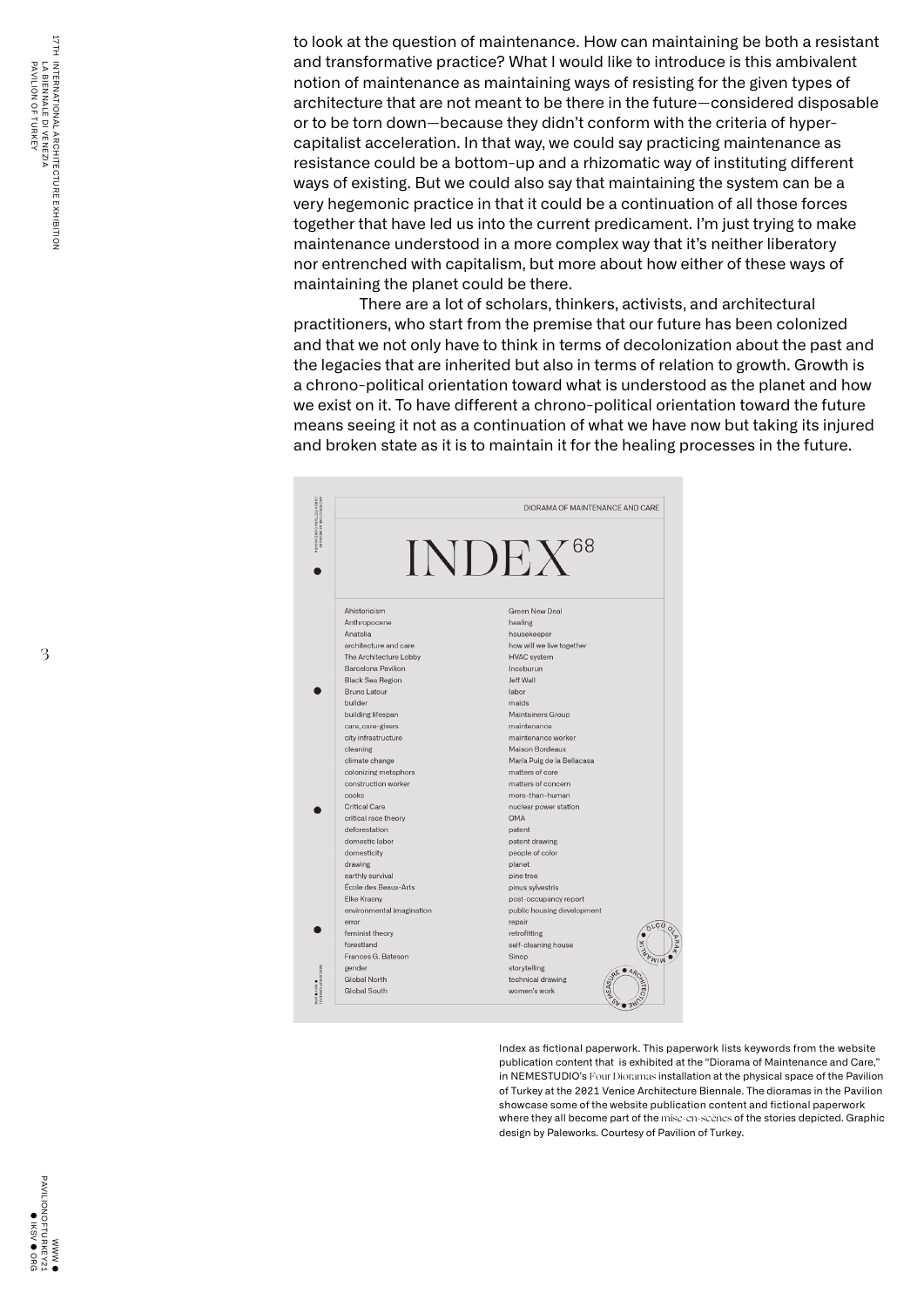Melis Uğurlu: I wanted to ask about the different scales that care operates across. In the introduction of your co-edited book Critical Care: Architecture and Urbanism for a Broken Planet, you are talking about the centrality of architecture and urbanism in caring for the habitat, and you emphasize that with the term habitat you are referring to all possible scales of inhabitation—from the living room to the region, from the schoolyard to the city, and from the refugee camp to the planet.<sup>2</sup> How do you see possible effective contributions taking place across the different scales that architecture operates in, and particularly in architecture's relationship to the planet?

Concerning that, I'd also like us to talk about the term "critical care" itself, which you describe to be both borrowed from the medical term for diagnosing and treating life-threatening conditions of the critically ill and also from Critical Theory, which uses reflective analysis. As you also highlight the importance of our terminologies, I wanted to ask you about the significance of these references in constructing the term. You also talk about going beyond diagnosis and analysis and seeking contribution through your work. What is the diagnosis, and what can architecture contribute towards a treatment?

E.K.: Thank you for another profound question. As an educator, I want to look at this from the angle of education and how the profession is formed through education. Many argue that there is a big gap between studying architecture and practicing it. Yet what architectural education offers is a space, not only for reflection but also for diagnosing the ills of the profession. So what would be interesting to think about is how architectural education could become more oriented toward changing the practice itself instead of accepting the kind of split between what is a university and "the real world." A term that reminds us of the very toxic colonial legacies of education, is the "ivory tower." Instead of seeing the university as an ivory tower shielded against realities, we should invite practice into schools to make the reflective and diagnostic capacities of critical education a larger part of working as an architect in the real world. Part of that is understanding that what one learns in architecture can also be to become a political practitioner of architecture instead of a merely economic one.

I want to go back to your question on terminology and different scales. I'm not trained as an architect, but I am very inspired by how architects are trained to work in various scales—not just in a very literal way, but as an approach that allows us to think about how each inhabitation that architects plan for will have effects on the habitat as a whole. Once we start thinking about an apartment building, we understand that it has planetary reverberations: when we take into account how the material used in the construction of this building has been extracted from somewhere, all the labor that is necessary to construct it, and all the potential labor that will be necessary for the next 50 years to maintain it. If this thinking enters architectural education, toxic ways of practicing architecture might have a chance to actually disappear.

In terms of the idea of "critical care," it's a term that Angelika Fitz and I introduced or started to use long before the Covid-19 pandemic, so I'm not sure I would use it in quite the same way today. At the time, we borrowed this term from the medical context to speak about the critical condition of the planet, and even though I still think that is something we can do, the very lack of critical care units during the pandemic and how this has massively endangered the chances of survival for people would make me hesitate to use it in such a metaphorical way. The pandemic has brought us closer to what critical care actually is and as something that can no longer be a metaphor; it is filled with so much grief and mourning and so much socio-material and socio-ecological reality.

I would now emphasize instead that "care is critical." We learned this both from the ecocidal condition of the planetary habitat and species loss, and from the pandemic. What I am really interested in is how at the beginning of the pandemic, there was a feeling that something like global solidarity might actually

<sup>2</sup> Elke Krasny and Angelika Fitz, Critical Care: Architecture and Urbanism for a Broken Planet (Cambridge, Mass.: MIT Press, 2019): 13.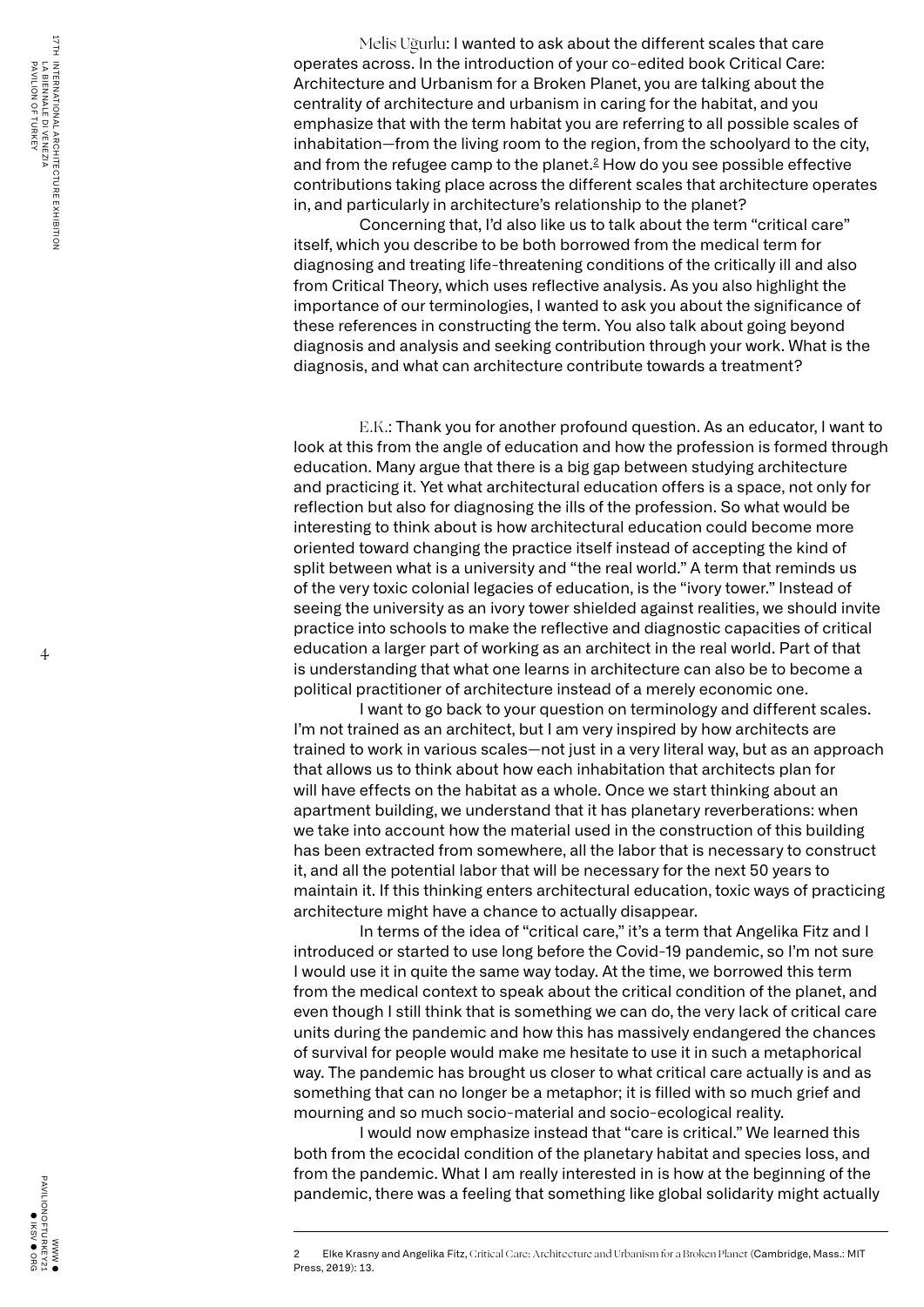be possible; but then big pharma entered into the picture, and so many borders closed—not just nation-state borders but also mental and social borders. So, I'm wondering what the lessons of the pandemic will be and how these will enter the imaginaries of future architects. There are already some suggestionsthat, at minimum, each home should have a space for quarantine in the future because making infected people stay at home means that family life or kinship will also become infected. World Health Organization, for instance, has stated that this is only one of the many anthropogenic pandemics that will come, so preparedness and provision in architectural terms must become part of care. And not just care while something is happening, but also pre-care for future crises.

I.E.: I'd like to pick up on the discussion of architectural practice and education in part of your response to the previous question and extend that to look at how architecture itself is evaluated. Frameworks of care turn conventional architecture evaluation on its head. Rather than continuing to judge architecture merely by how it looks, evaluating buildings through a lens of care forces us to instead judge architecture by how it performs, a socio-material criteria. What I wonder is how do we measure the performance of that architecture according to its capacity to care?

Measurement, performance, and quantification as they relate to architecture are most found in descriptions of the building itself rather than its effects: the literal dimension strings of building elements or the simulated performance of BIM environments. Measuring the "human factors" related to architecture and its production is often seen as more difficult by comparison. When measurements of human value are attempted, they are most frequently in the context of industrial capitalism's attempts to mechanize the human body through performance metrics—from the first industrial textile workers to today's bio-surveilled Amazon warehouse workers. Today, we even eagerly begin to apply these measurements to ourselves in the name of care. As discussed by other scholars, the increasingly popular technological phenomenon of self-tracking wellness solutions puts the onus of care on the individual and reduces human life to metrics of counted steps, heart rates, weight, etc., which conflate self-care and self-optimization in order to prepare individuals for more labor productivity.3 Given all of this, what are the techniques and frameworks to measure the architectural performance of care, and then what are their attendant value systems?

E.K.: Evaluation-centricity you have described, and how bodies are constantly measured against themselves, turn the environments to ecosystem services to be measured. Although certain things cannot be captured through these measurements, I do think that there are things that you can measure that are useful. For instance, how are differently-abled bodies being supported by architecture, how can they get from here to there, and how do building materials and infrastructural units within buildings not make bodies sick because there's too much lead? We can look at material ecologies and how they actually care for people. I think these dimensions of care that have to do with the relationship between bodies and materials could be measured productively. One of the things I find really interesting is the long-term considerations: do you look at the building 10 or 20 years after it's been built, and how it has supported people to live in dignified conditions? What I appreciate in your question is that the life of a building begins not just after construction but with inhabitation. We want to understand as researchers and architectural practitioners— but also as policymakers, investors, and developers—what these buildings do and how they provide for bodies and their care. I think the big danger is—as it is with all these other evaluation-centric measures—in that we might end up with whole new types of care washing as we are already experiencing with greenwashing. How do

<sup>3</sup> For more on this point, see Hi'ilei Julia Kawehipuaakahaopulani Hobart and Tamara Kneese in "Radical Care: Survival Strategies for Uncertain Times," Social Text 38 (2020): 1–16.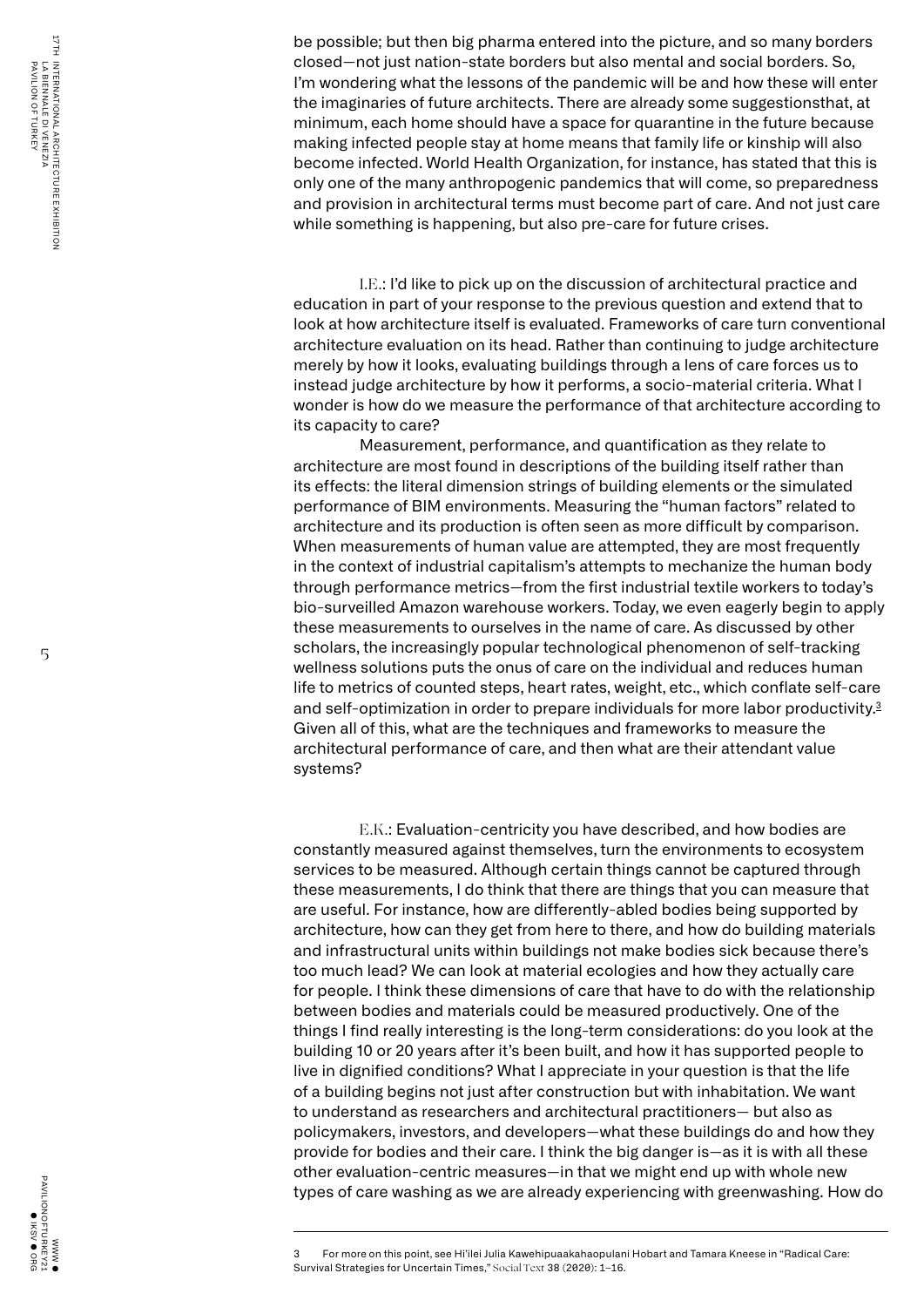we resist this commodification? And maybe one of the ways is to come up with new ways of evaluating collectively.

M.U.: I wanted to touch upon the subject of interdependency and how we understand that. In repairing our broken planet, it is crucial to step away from individuality and focus on interconnectedness, as you highlight in the Critical Care book, particularly between economy, ecology, and labor, as well as interdependency between humans and non-humans. We rely on collaborations, coalitions, and solidarity through interdisciplinary ways of working and creating alliances between diverse knowledge and agents. In our curatorial project for the Pavilion of Turkey, we position architecture as a measure for assessing our place on Earth and our role concerning those with whom we live together, as a species alongside more-than-human-others and as architects with actors of other disciplines and domains of work, including builders, lawyers, anthropologists, environmental historians, and construction workers, etc. Could you talk about the importance of these frameworks and interdependencies for architecture?

E.K.: I think that modern architecture is very much linked to individuality and to what in contemporary times has become hyper-individualism. On the one hand, this plays out with what we call "signature architecture," which highlights and recognizes the work of a singular individual that has lead architecture to become capitalized and prevented interdependence from entering the making of architecture. The other long-term effect of this individualization is thinking of architecture as a real estate unit, through which one can make money the individual investment in architecture as a source for financial return. In modern times this has been done through the logic of rent and the parcellation of land into units, then in the 21st century, architecture became a means of financialization, which was a big jump in making architecture independent from lived realities. So individualism and signature style left behind planetary concerns altogether in pursuit of becoming useful for financialized and hyperaccelerated capitalism. Re-introducing interdependence is the only way to understand how the built environment is in deep connection with all kinds of bodies, human and non-human.

I.E.: I am interested in talking about the relationship between the state and care that you began to allude to a little bit earlier when discussing the pandemic. I'm curious about the simultaneous decline of collective practices of care and the decline of collective mechanisms of democracy, both of which have been eroded by individualist regimes of neoliberalism. Through neoliberal austerity measures, the ability of the state to care for its public has been greatly diminished, while many governments have followed neoliberal financial principles by opening up the democratic process to forces of capital, which have obliterated true democratic representation. The relationship between care and the state has been recently exacerbated, as you mentioned earlier in our conversation and in your short essay "Radicalizing Care," writing that "the Covid-19 crisis has thrown into sharp relief our dependence upon the governing bodies that govern our bodies. $4\frac{1}{4}$  Given the mutually correlated decline between care and democracy, I'm curious whether the reverse relationship is also true. Do increased practices of care strengthen the democratic nation-state and other collective forms of government? Essentially, what is the relationship between care and collective governance, and what architectures support or dismantle these practices and institutions?

E.K.: Not all forms of state care are the kinds of state care that we would want, of course. Think, for instance, the residential schools in Canada or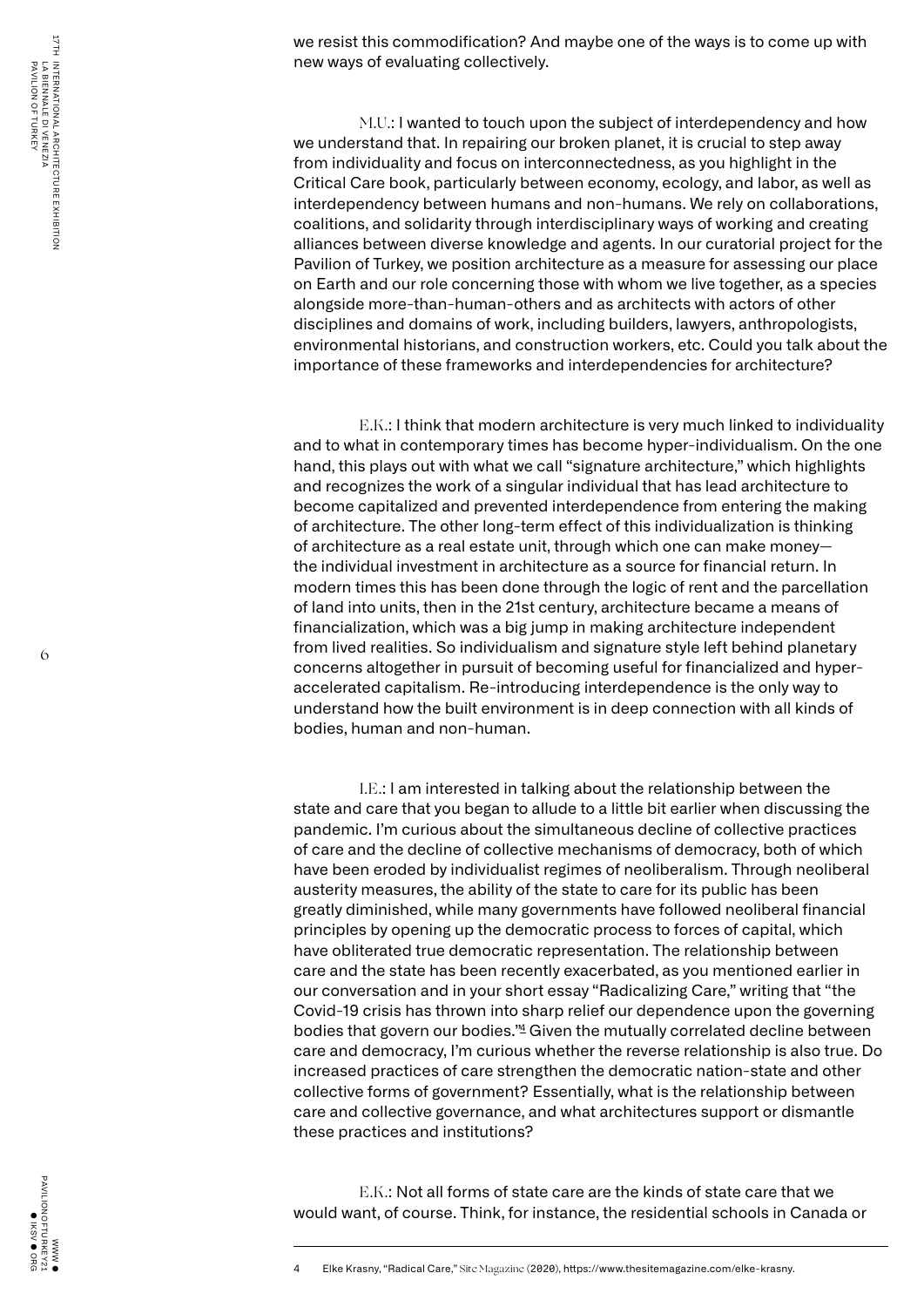people who are held in mental institutions against their will, or bodies that were sterilized in the past because they were not considered suitable to reproduce. Each country around the globe has similar stories in different ways. So, thinking through the lens of how the state has taken care of the bodies of its citizens, and specifically on the questions around health and education—which historically have been in the realm of the so-called common good or welfare—we can really understand the governing ideologies of the states at different times and how they relate to their population. We would learn, for instance, a lot about toxicity and state violence and forms of caretaking that were not benevolent but were argued to be for the greater good. Care, very often, has to do with rendering people dependent, which means that the state can have authority over them and make decisions in their name for them, which has a complex history. On the other hand, the neoliberal promise of freeing care from the authoritarian state has actually put the entire responsibility on the individual subject to be responsible for their own care and caretaking of their bodies—not just so that they are healthy and can enjoy a decent life but so that they can become more productive individuals who can consume, produce and perform within this very evaluation-centric matrix.

I want to go back to what you asked at the very beginning, of how a shared planetary imaginary is rooted in the question of how care has to do with ecological and social justice. We need to consider the violent legacies of the past and the inequalities of the present in order to make care a mechanism of redistribution where access to the care is not a neoliberal market choice. In the context of the pandemic, care is only as good as the worst kind of care, something the ones with the least resources have access to. And I think this is where I would look at architecture because it builds the infrastructures through which housing, education, and health care can be provided for.

M.U.: As we are reaching towards the end of our conversation, perhaps it is important to talk about how the discipline of architecture needs to look back at itself in terms of architectural labor, and specifically, how we work in architecture in the context of care ethics and how our conditions of care are applied and neglected within the production of architecture—this spans from working hours and conditions to divisions of labor to gendered pay disparities to exploitation and even to who gives and receives care.

In relationship to that, there's also a big gap between productive and reproductive labor in terms of the value they receive, where the former has historically been viewed as the only existing and legitimate form of work. This separation further extends with the gendered division of labor: reproductive and care work is feminized, defined as women's roles in society, and largely misrecognized, undervalued, and rendered invisible under capitalist systems. Could you comment on the ethics and politics behind care and its labor within the discipline of architecture?

E.K.: I think there are a lot of initiatives these days, from the global moratorium on construction to Who Builds Your Architecture? that are looking at the inequalities in the profession itself. I think the gender dimension of it is really interesting when we think about how maintenance and daily reproduction is very much gendered female. The scholar Françoise Vergès has written critically and beautifully about how millions of migrant women open the city every day and how black and brown bodies travel for hours in order for these offices and gyms and many other spaces to be clean for all these bodies who then enter for work or for their physical reproduction.<sup>5</sup>

On the other hand, we could say that the construction site is very much gendered male; millions of bodies identified as male work in the globalized construction industry under extremely bad conditions. So, both the construction, the beginning of the physical existence of the building, and also its maintenance,

<sup>5</sup> See Françoise Vergès, "Capitalocene, Waste, Race, and Gender," e-flux 100 (May 2019). https://www.e-flux.com/ journal/100/269165/capitalocene-waste-race-and-gender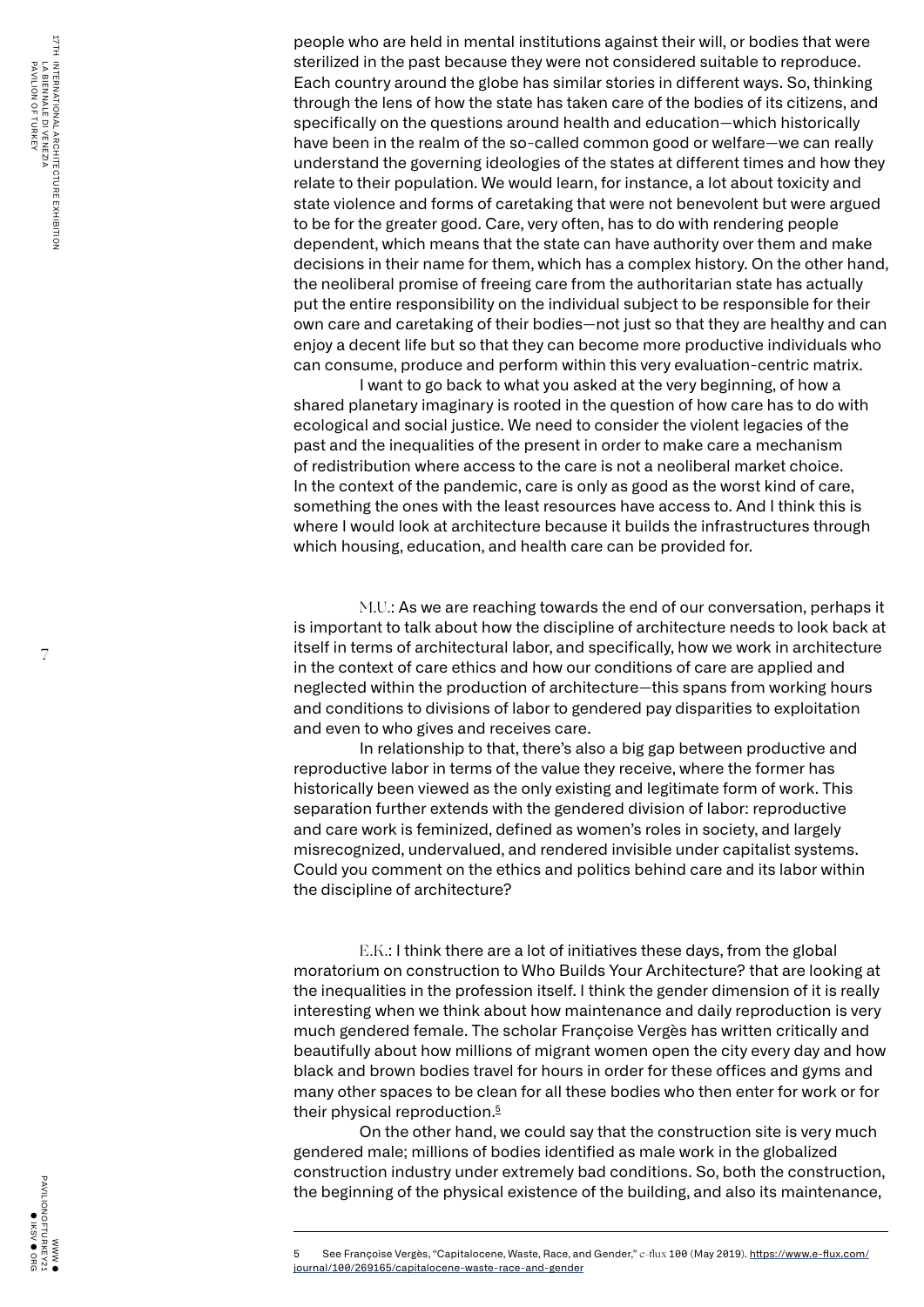are very uncared and you could say this goes far beyond the profession: does the architect only design and not responsible for neither the construction conditions, nor the maintenance? I wonder what kind of politics and collective action on the part of the architectural profession is needed for extending care to these sites of construction and maintenance and making them part of the professional concern.

In fact, before we end, I would like to ask you something because you had this important question about evaluation earlier in our conversation. And I was wondering what your own approach to that is, in your curatorial project for the Pavilion of Turkey, and what would you put forward as a way of evaluating architecture differently?

M.U.: Something that is quite central for us is looking at the inner workings of architecture itself, and especially things that seem to be the mundane, every day, and even banal, things that are normalized and therefore paid less attention to—but construct our world as well as our planetary imagination. These inner workings are norms and procedures of construction, material extraction, supply chains, or the maintenance for buildings. Sometimes it is a typical architecture contract that we take a closer look at to investigate working hours and conditions, or a document that quantifies human labor within the construction industry.<sup>6</sup> We find that paperwork, bureaucracy, and regulation of architecture are especially interesting areas to do this research. So, through the lens of measure, we take a closer and more critical look at the existing documents, standards, codes, and realities of architecture to offer an alternative reading, evaluation, and eventually imagination about what constitutes the idea of "environment."

E.K.: I find taking the contractual as a way to question the labor conditions extremely interesting. The question of how the lived realities for people are being evaluated is about how are they being cared for by a building when they live in it instead of seeing it our source to be exploited for an increased value. I think what you describe is wonderful for looking at the processes of intellectual production and for labor conditions. And I think it would be extremely interesting to think about what the measure is in that sense. What makes a good office space, what makes a good space of living, what makes a good space of elderly care without this immediately becoming added value or exploitable in the name of capitalism. Perhaps we may get a chance to talk again in the future and think about different measures of care, I think that would be really interesting.



<sup>6</sup> See "Another Contract" (Paperwork-22) and "The Measurable Human Value," (Paperwork-1) by the Curatorial Team in this web publication.